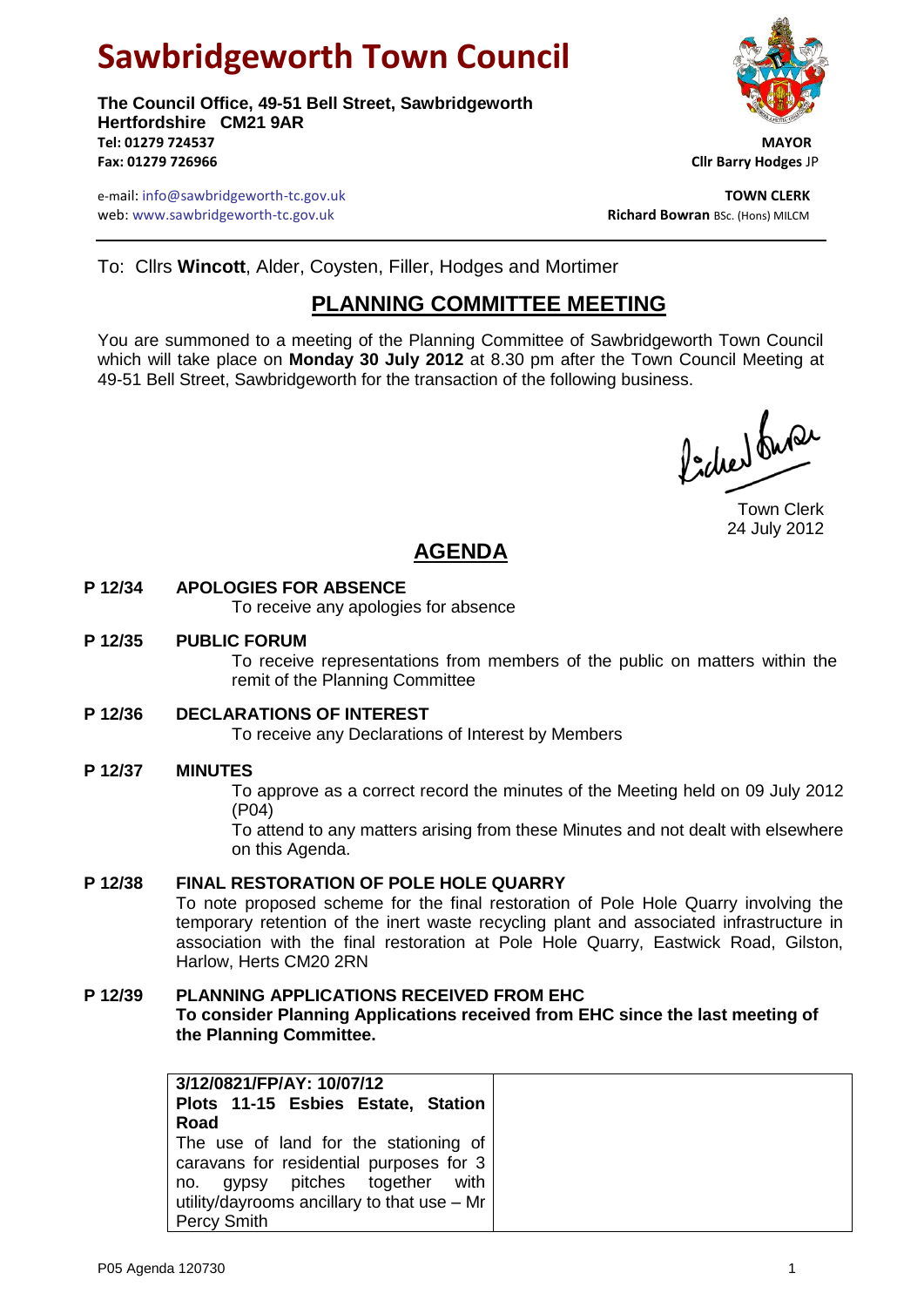| 3/12/0862/FP/FM: 12/07/12                   |  |  |
|---------------------------------------------|--|--|
| Leventhorpe School, Cambridge               |  |  |
| Road                                        |  |  |
| Internal alterations to convert existing    |  |  |
| gymnasium into new learning resource        |  |  |
| centre with additional mezzanine            |  |  |
| accommodation. Associated new plant         |  |  |
| located at roof level. Widening to          |  |  |
| existing internal corridor to provide break |  |  |
| out space. 7 No. flat modular roof lights   |  |  |
| positioned over foyer and corridor          |  |  |
| spaces - Leventhorpe School                 |  |  |

| 3/12/1059/FP/FM: 19/07/12<br>The Bungalow, Spellbrook<br>Side and rear extensions -Ms Gloria |
|----------------------------------------------------------------------------------------------|
|                                                                                              |

| 3/12/1083/FP/MP: 10/07/12<br>Land at Chaseways                                       |  |
|--------------------------------------------------------------------------------------|--|
| Change of land for dog walking and<br>associated field shelter - Ms Sylvia<br>Ashley |  |

| 29 The Orchards<br>Two storey side extension – Mr Ian<br>Mathews |
|------------------------------------------------------------------|
|                                                                  |

#### **P 12/40 LATE PLANNING APPLICATIONS**

To deal with Planning Applications Notifications from E.H.C. (if any) following the publication of this Agenda and received before 26 July 2012.

#### **P 12/41 PLANNING DECISIONS MADE BY EHC**

To receive Planning Decisions from EHC (The Town Council's comments are shown in brackets)

#### **3/12/0673/FP**

### **Shangrila, 12 Beech Drive**

Replacement single storey rear extension, **Granted** alterations to roof to form first floor level with 2no **(No Objection)** dormer windows to rear elevation and the creation of a new double garage to the side elevation

# **3/12/0783/FP**

## **27 Elmwood**

Conversion of existing integral garage to a **Granted** habitable room and replacement of existing window **(No Objection)** with a door in flank elevation

**3/12/0822/FP Penrhyn, London Road, Spellbrook**